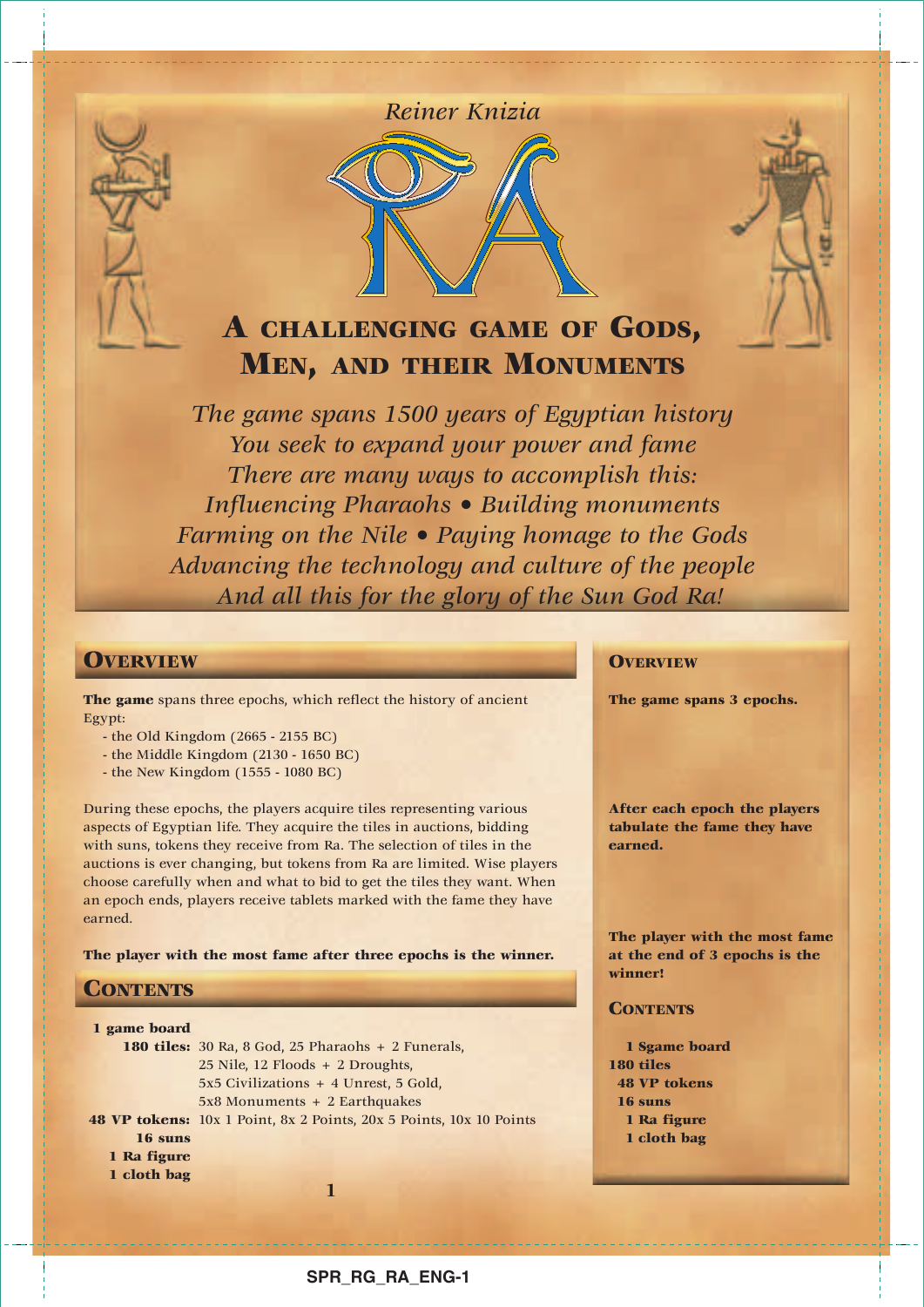## **PREPARATION**

Place **the game board** in the middle of the table. It has two different tile tracks: the upper with 10 spaces (the Ra track) and the lower with 8 spaces (the auction track). There are tables on the bottom and top that summarize the fame points which are scored at the end of each epoch.

Carefully remove **the tiles** from their frame before the first game. Place them in the bag and mix them thoroughly. The area on the table in front of each player is his play area (described below). This is where he places his suns and the tiles he acquires.

Also, carefully remove **the VP tokens** from their frame before the first game. The players take two value 5 tablets each and place them face down in their play areas. Place the remaining tablets face up beside the game board.



Sort **the Suns** - showing values 2 - 9 with two players, 2 - 13 with three or four players and 2 - 16 with five players into groups as shown below and place the groups face down on the table.

|         | 2 players       | 3 players         | 4 players    | 5 players     |
|---------|-----------------|-------------------|--------------|---------------|
| group 1 | $9 - 6 - 5 - 2$ | $13 - 8 - 5 - 2$  | $13 - 6 - 2$ | $16 - 7 - 2$  |
| group 2 | $8 - 7 - 4 - 3$ | $12 - 9 - 6 - 3$  | $12 - 7 - 3$ | $15 - 8 - 3$  |
| group 3 |                 | $11 - 10 - 7 - 4$ | $11 - 8 - 4$ | $14 - 9 - 4$  |
| group 4 |                 |                   | $10 - 9 - 5$ | $13 - 10 - 5$ |
| group 5 |                 |                   |              | $12 - 11 - 6$ |

The players decide randomly which player receives which group. The players place their suns face up in their play areas. Place the sun numbered 1 face up on the sun space in the center of the game board.

**2**

Place **the Ra figure** next to the game board.



## **PREPARATION**

**Place the board in the middle of the table.**

**Place the game tiles in the cloth bag and shuffle them.**

**Each player takes VP tokens worth 10 points. Place the rest near the board.**

**Based on the number of players, sort the suns into groups.**



**Place the Ra figure next to the board.**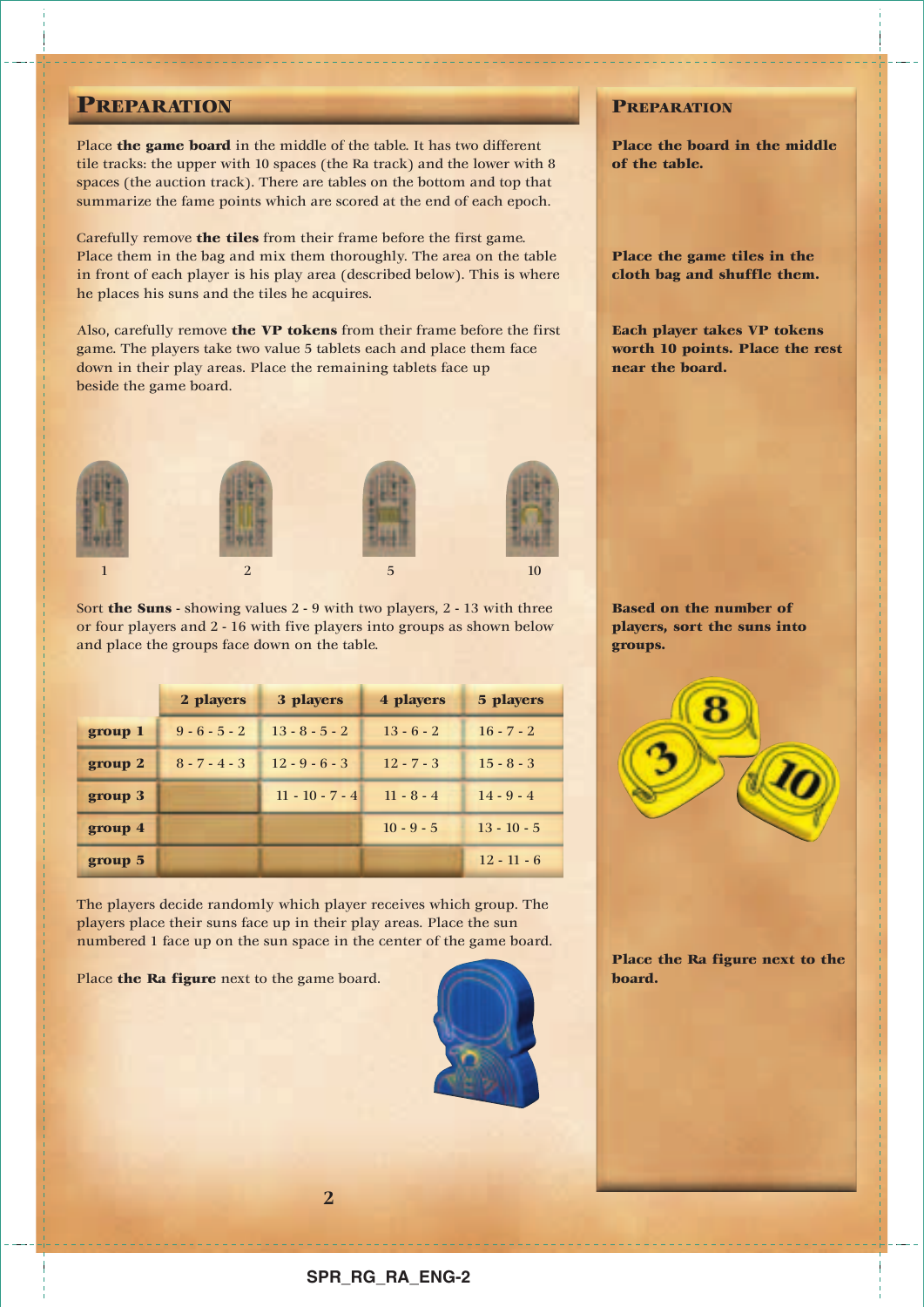## **PLAYING THE GAME**

The player with the highest numbered sun begins. After his turn, play continues around the table in the clockwise direction.

On a player's turn he performs **exactly one** of the following actions:

- draw and place one tile on the board
- play God tile
- invoke Ra

A player without suns takes no actions on his turn. When the auction track is full, players are limited to playing God tiles or invoking Ra.

## **Draw and place one tile on the board**

On a player's turn, he draws one tile from the bag and looks at it, showing it to all players.

When the tile drawn is a Ra tile, he places it on the next empty space on the Ra track and places the Ra figure in his play area (the area before him on the table). This begins an auction (see below).

When a player turns over any other tile, he places it on the next empty space on the auction track, ending his turn.

The player always places the tile drawn on the track in the next empty space on that track starting from the left.

**Note**: when playing with less than 5 players, the first 4 (2 players), 2 (3 players), and 1 (4 players) space(s) on the Ra track are not used.

## **Play God tile**

If a player has one or more God tiles in his play area, he may play one or more of them to take one tile for each played from the auction track. He returns any God tile played face-down to the box and places the tile taken from the auction track in his play area. A player may not take a God tile from the auction track or a Ra tile from the Ra track. When gaps in the auction track result from this action, players fill these with tiles drawn and placed on the track in later turns.









Anubis Bastet Chnum Horus











### **Invoke Ra**

The player says, "Ra", and places the Ra figure in his play area. This begins an auction (see below).

### **Auction**

The player whose action caused the auction by turning over a Ra tile or invoking Ra is the Ra player for this auction. He places the Ra figure in his play area to indicate this. The auction begins with the player to the left of the Ra player and continues clockwise once around the table, ending with the Ra player.

## **PLAYING THE GAME**

**The player with the highest sun starts; continue clockwise.**

#### Either:

--------------------------------

- **draw and place a tile** or
- **play God tile** or
- **invoke "Ra"**

## **Draw and place a tile on the board**



 $Ra$  tile  $\rightarrow$  auction

## **Play God tile(s)**

*When a player plays a God tile, he returns it face-down to the box instead of on a row of the board.*

*As the playing of God tiles is done as the player's entire turn, a player may only do this if he still has one or more face-up suns in his play area.*

**Invoke Ra**  $\rightarrow$  **auction** *As this is a player's turn action, a player may only call Ra as his turn.*

**Each auction begins to the left of the Ra player, each player gets one bid, and the Ra player is the last to bid.**

**3**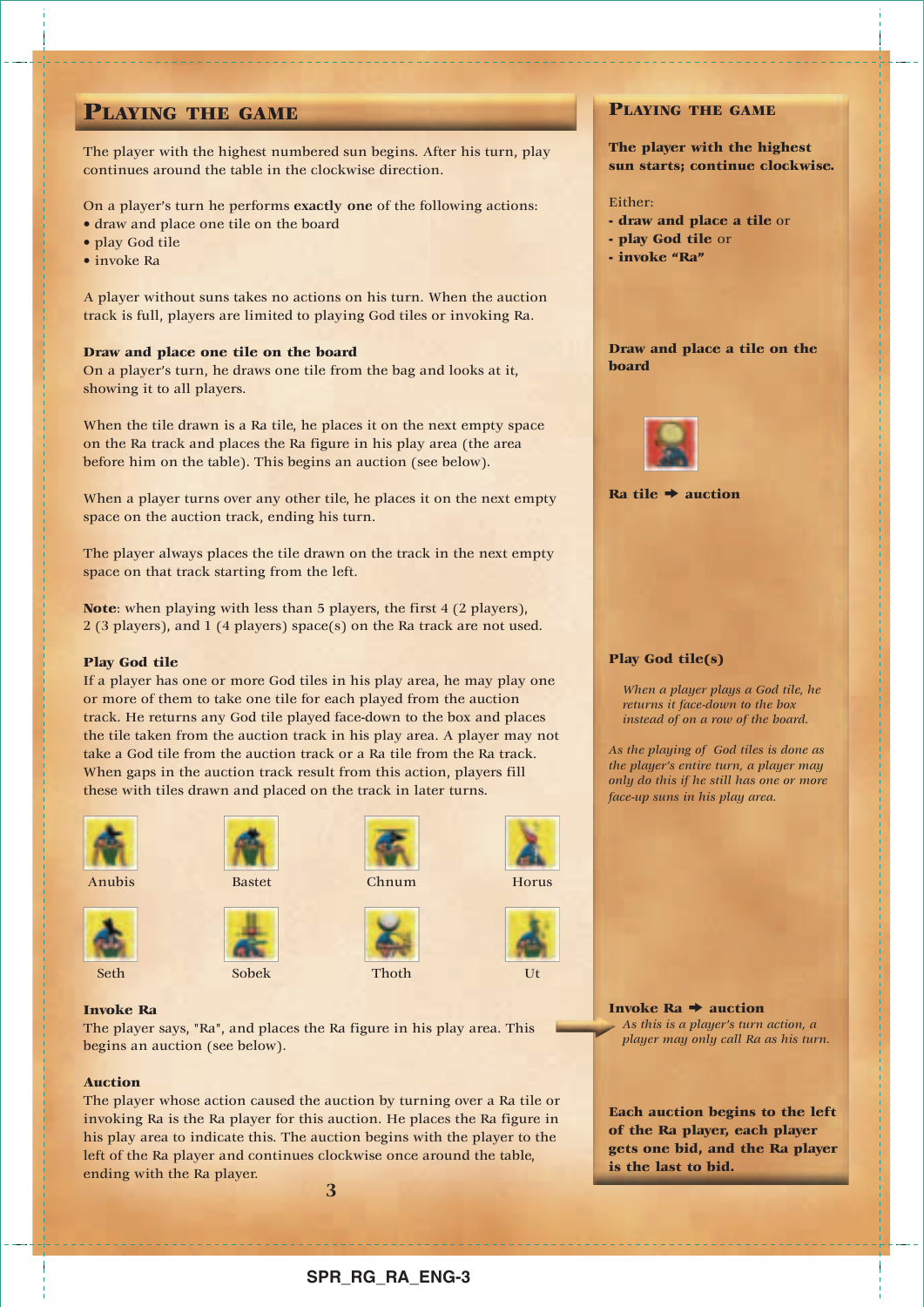The players are bidding for the tiles in the auction track. The winner also takes the sun in the sun space on the board. If there are no tiles in the auction track, the winner gets only the sun.

Each player, in turn, may bid one of their face up suns by placing it on the edge of the board. Bids subsequent to the first must be greater than the previous bid. A player may pass, choosing not to bid. However, for an auction held when a player voluntarily invokes Ra, the Ra player **must bid** if **all other players pass**. When a player involuntarily invokes Ra because the auction track is full and he does not choose to play a God tile, he may pass even if all others pass. In this case, all tiles on the auction track are returned face down to the box. When an auction is held due to a Ra tile being turned over, all players may pass, including the Ra player, and the tiles on the auction track remain.

The player with the highest bid, takes all tiles on the auction track (if there are any) and places them face up in his play area. Use the example on the next page when placing the tiles in your play area as this will make scoring easier later in the game. He also takes the sun from the center of the board and places it face down in his play area. Face down suns cannot be used for the remainder of this epoch, but will be turned face up at the beginning of the next epoch. The player then places the sun he bid face up on the sun space in the middle of the board.

Remember, if all eight auction tile spaces have tiles on them, a player may not draw and place a tile. He may only play God tiles (if he has them) or invoke Ra. If he chooses to invoke Ra in this case, he does not need to bid if no other player does.

### **Summary of Ra and auction rules:**

→ Invoke "Ra": the player who invoked Ra *must* bid one of his suns, if *all* other players pass. However, if at least one other player bids, the player who invoked Ra may bid or pass as he chooses. Of course, all other players may pass if they choose.

◆ Draw and place Ra tile: in this case *all* players, including the Ra player, may pass and the auction tiles remain on the board.

 $\rightarrow$  When the auction track is full and the player chooses to invoke Ra, *all* players, including the Ra player, may pass. In this case, the tiles on the auction track are removed and returned face down to the box.

 $\rightarrow$  When the Ra track is complete, there is no auction. In this case, the tiles on the auction track and the Ra tiles on the Ra track are removed and returned face down to the box.

 $\rightarrow$  After the auction is complete, the player to the left of the Ra player continues the game by taking a normal turn.

#### **The Epochs**

As a player with no face up suns in his play area (i.e. he has used all his suns) may take no more turns in the epoch, there are decreasingly fewer players to compete for the tiles. When the last player with face up suns uses his last sun and completes his turn, the epoch ends. All tiles on the Ra track are returned face-down to the box; the sun in the middle of the board remains for the next epoch.

The epoch also ends immediately, when the Ra track is full. In this case, there is no auction (!) and all tiles are removed from both the Ra track and the auction track and returned face-down to the box. Only the face up sun remains on the game board. Unused face up suns in a player's play area remain face up for the next epoch.

**4**

**The player with the highest bid trades his sun for the one on the board and takes all the tiles from the auction track.**

*The Ra tiles always remain on the Ra track until the end of the epoch.*

*The other players return their bid suns to their play areas. They can use them to bid later in the epoch.*

## **Auction track full with 8 tiles** k **play God tile(s) or invoke Ra**

*Return all tiles removed from the game face-down to the box. They will not be used further in the game and may not be examined by the players.* 

**After an auction, play continues with the player to the left of the Ra player.**

**A player without suns takes no more turns in the epoch.**

**An epoch ends:**

**- all suns have been played,** or **- the Ra track is full**

*An epoch ends with 6 Ra tiles for 2 players, 8 Ra tiles for 3 players, 9 Ra tiles for 4 players, and 10 Ra tiles for 5 players.*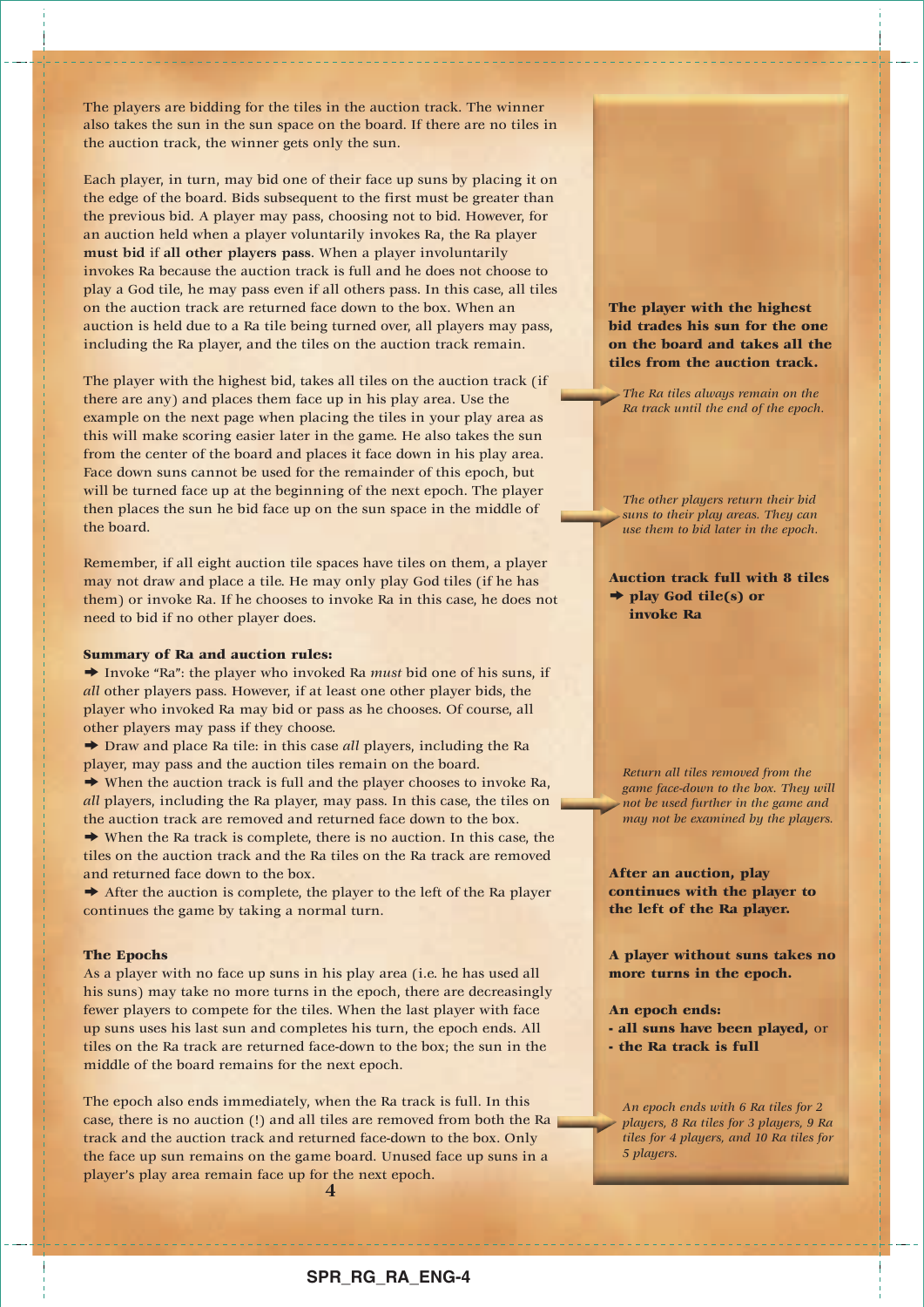## **Tiles and suns in player's play area**

Each player places his suns and tiles in five rows in his play area:



### **Disasters**

When a player wins an auction and one or more disaster tiles are included in the tiles a player takes from the auction track, he may lose other tiles from his play area. First, he places all other tiles taken in the auction into his play area. Then, he must "fulfill" the disasters by discarding two tiles from the category that matches the disaster. If the player has just a single tile of the indicated category, he loses only this single tile. If he has no tiles of the indicated category, he loses no tiles due to that disaster. A player must fulfill all disasters he takes.

A player may choose which tiles of the indicated category to discard, except for drought. With drought, the player must first discard flood tiles (up to 2 per drought) if he has any and then Nile tiles to bring the total to 2 per drought. The chosen tiles are returned face-down to the box along with the disaster tiles.



*Place all tiles from a category next to each other. Place like civilization and monument tiles staggered on top of each other.* 

**A player loses 2 tiles of the matching category to each disaster. Disasters must be fully fulfilled when possible.**

*If a player has more than one disaster tile of the same category, he must fulfill them all.*

*Note: a player may take a disaster tile with a God tile. In this case, follow the rules above after placing all acquired tiles in the play area.*

## **SPR\_RG\_RA\_ENG-5**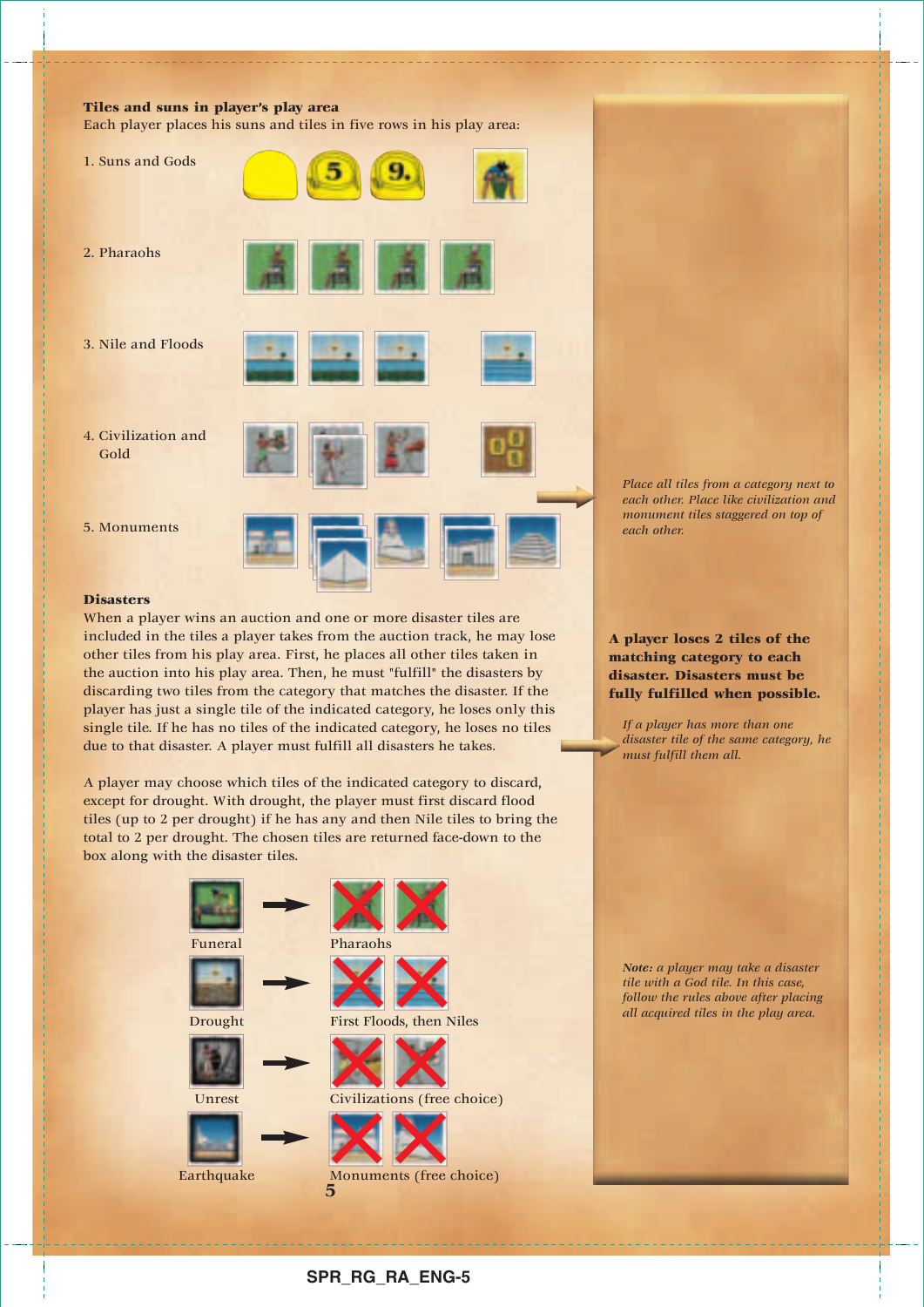At the end of an epoch, the tiles in the players' play areas are scored (see below). After scoring, all face down suns are turned face up. The players will begin each epoch with the same number of suns. However, the players will have different valued suns than they did at the beginning of the game. The player with the highest numbered sun begins the next epoch.

## **SCORING**

At the end of each of the three epochs, the players receive fame for their efforts in the form of tablets. After a player's total fame has been calculated, he receives (or loses) tablets equal to the total. The players keep their tablets face down in their play areas.

### **Gods**

Each God tile in the play area earns 2 points of fame for the player and is returned face down to the box.

### **Pharaohs**

After each epoch, the player with the most Pharaoh tiles receives 5 points of fame and the player with the fewest loses 2 points.

If two or more players tie for most or fewest, each gains the 5 points or loses the 2 points.

If all players have the same number of Pharaoh tiles, no points are awarded or lost. The Pharaoh tiles remain in the players' play areas for the next epoch.



*Example: The players Anna, Bob, Cathy, and Don have 3 - 2 - 2 - 3 Pharaohs. Anna and Don earn 5 fame points each; Bob and Cathy each lose 2 points.* 





## **Nile**

After each epoch, each player receives one fame point for each flood and Nile tile in his play area. However, he only receives these points if he has at least one flood tile. Players without flood tiles do not score points for their Nile tiles.

After scoring, all flood tiles are returned face down to the box. The Nile tiles, however, remain in the players' play areas for the next epoch.



### **After scoring, the players turn all suns face-up.**

*When bidding, a player should also consider which sun he receives as he will have it in the next epoch.*

## **SCORING**

*If a player must give up more points than he has, he gives all he has and goes to the next round with none, but need not "borrow" or go into debt.*

Each GOD  $\rightarrow$  2 Points *(removed from the game)*

**The fewest PHARAOHS**  $\div$  -2 Points

**The most PHARAOHS**  $\div$  5 Points *(remain in the players' play areas)*

**Each NILE and each FLOOD**  $\rightarrow$  1 Points

(but, only if there is at least 1 flood!)

*(Floods are removed from the game; Niles remain in the players' play areas)*

## **SPR\_RG\_RA\_ENG-6**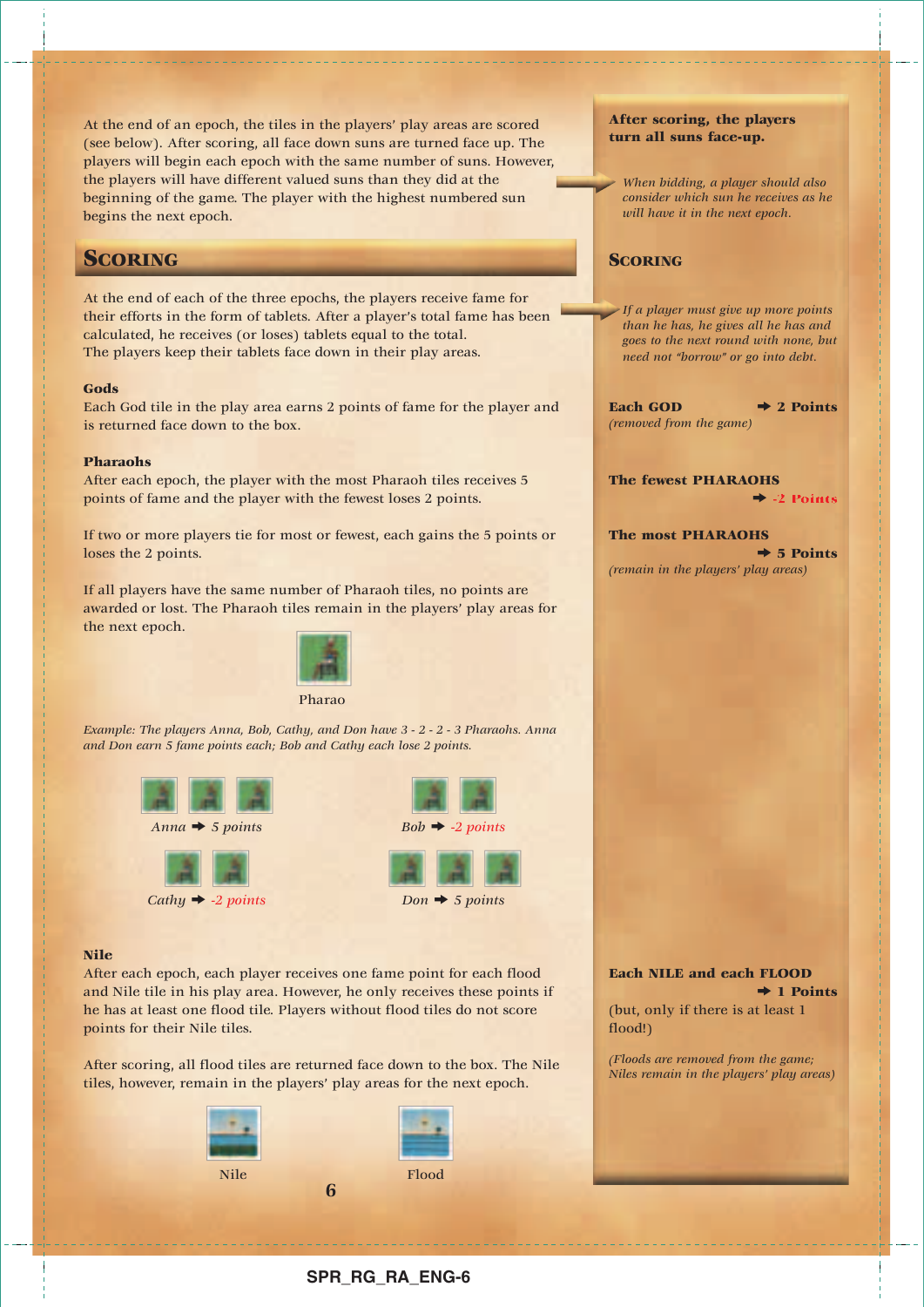#### **Civilization**

After each epoch, players with no civilization tiles in their play areas lose 5 fame points. If a player has three different civilization tiles, he earns 5 fame points, for four different tiles he earns 10 points and for all five different tiles he earns 15 points.

After scoring, all civilization tiles are returned face down to the box.

















*Example: Anna has 3 astronomy, 2 agriculture and 2 writing tiles. She receives 5 points, since she has three different civilization tiles. For one each of astronomy, agriculture and writing she would have received the same. Extra tiles of the same civilization tile do not earn extra points.* 



## **Gold**

After each epoch, each player receives 3 fame points for each gold tile in his play area. After scoring, the gold tiles are returned face down to the box.



#### **Monuments**

Monuments are scored only after the third epoch. They remain in the players' play areas throughout the game. Players receive 1 fame point for each different monument for up to 6 different monuments, 10 points for having 7 different monuments, and 15 points for having all 8 different monuments. In addition, a player receives a bonus of 5 points for each group of three identical monuments, 10 points for each group of four, and 15 points for each group of five.



*Example: Anna has 4 pyramids, 3 temples, 2 fortresses and 1 sphinx. After the third epoch she receives 19 points (4 for four different monuments, 10 for four pyramids and 5 for three temples). Thus, she receives points for all her monuments except the second fortress.*



**No CIVILIZATION**

**3/4/5 different**  $\div$  5/10/15 Points *(removed from the game)*

k **-5 Points**

Each GOLD  $\rightarrow$  3 Points *(removed from the game)*

## **MONUMENTS 1-6/7/8 different**  $\rightarrow$  1-6/10/15 Points

**3/4/5 same**

 $\rightarrow$  5/10/15 Points

*(Monuments are scored only once, at the end of the 3rd epoch)*

- - - - - - - - - - - - - - - - - - -